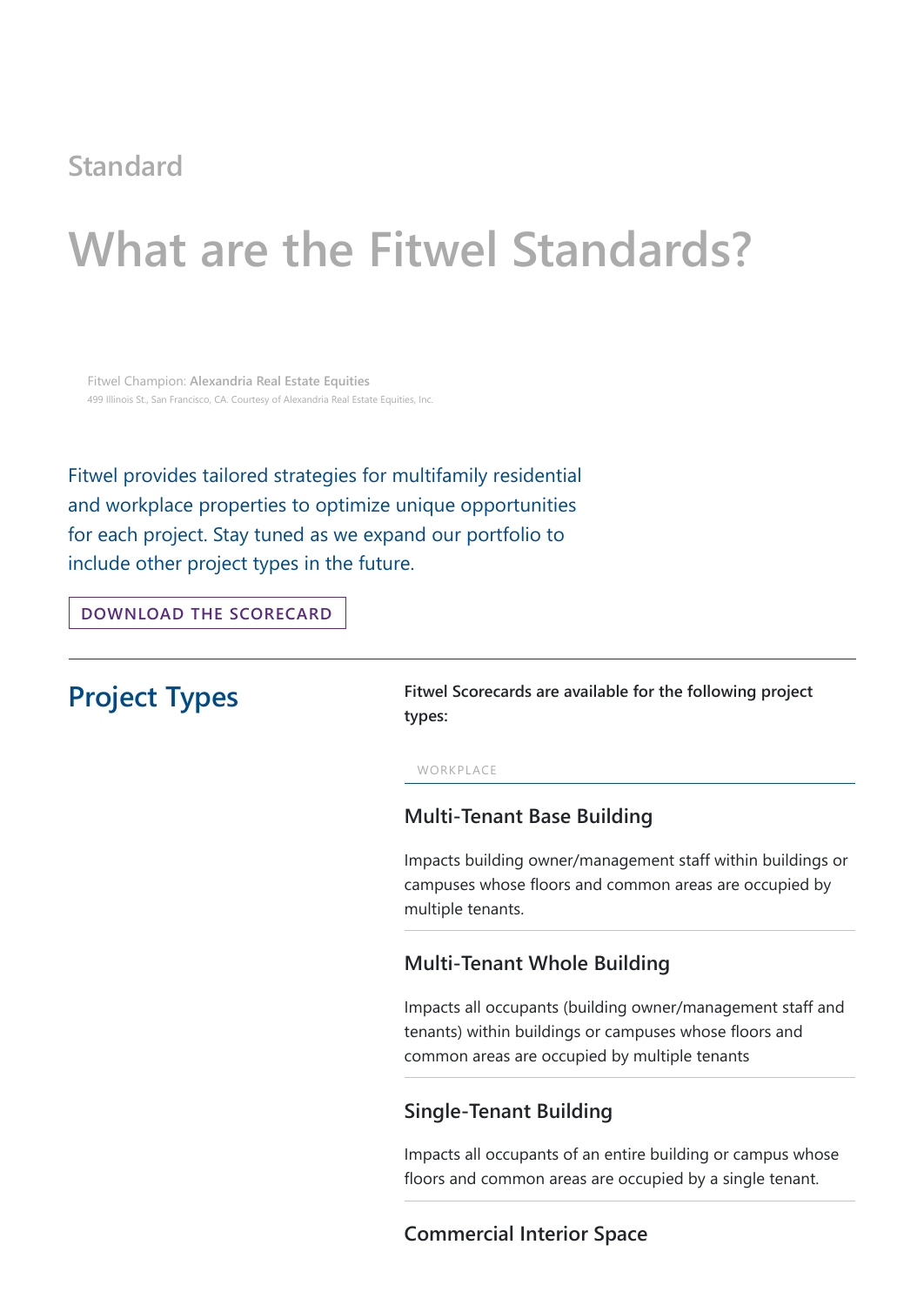Impacts occupants within contiguous spaces or groups of contiguous spaces within a building that are occupied or controlled by a single tenant.

#### RESIDENTIAL

### **Multifamily Residential**

Impacts residents of an entire building or development that contains multiple dwelling units and is classified as multifamily residential.

#### **[DOWNLOAD](https://fitwel.org/resources) THE SCORECARD**

**Fitwel Star Ratings Fitwel Certification is awarded at the following levels:**



**Fitwel Strategies The Fitwel Scorecards include 55+ evidence-based design and operational strategies that enhance buildings by addressing a broad range of health behaviors and risks.** Each strategy is associated with unique point allocations, based on the strength of associated evidence and the demonstrated impact on occupant health. This means that strategies with stronger, multi-faceted impacts receive more points.

> Fitwel addresses health as an interconnected system, with no single dominant category or area of focus, and as such all strategies are voluntary, with no individual prerequisites.

**Fitwel influences seven Health Impact Categories:**

Impacts Community Health

Reduces Morbidity + Absenteeism

Supports Social Equity for Vulnerable Populations

Instills Feelings Of Wellbeing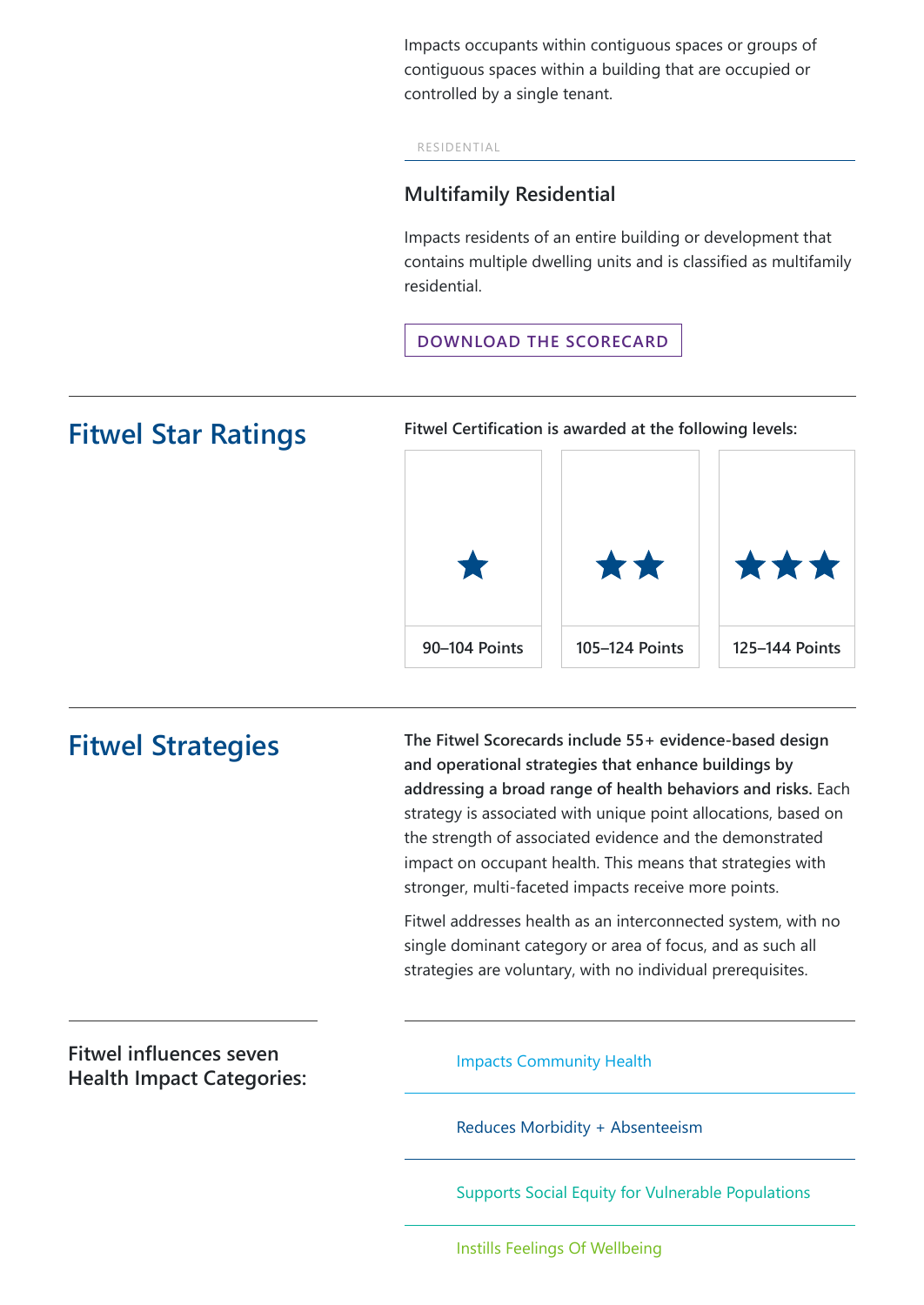### Provides Healthy Food Options

Promotes Occupant Safety

Increases Physical Activity

**Fitwel Strategies are categorized into the following 12 sections**

**SELECT USER TYPE: WORKPLACE RESIDENTIAL**

 $\ominus$ 

 $\bigoplus$ 

 $\bigoplus$ 

<span id="page-2-0"></span>Workplaces located in more walkable neighborhoods with nearby amenities and public transit access support greater opportunities for physical activity, social equity and foster positive impacts on community health.

#### [Location](#page-2-0) **1**

Sample strategies include optimizing WalkScore and transit access.

| $\overline{2}$ | <b>Building Access</b>                       |  |
|----------------|----------------------------------------------|--|
| 3              | <b>Outdoor Spaces</b>                        |  |
| 4              | <b>Entrances &amp; Ground Floor</b>          |  |
| 5              | <b>Stairwells</b>                            |  |
| 6              | <b>Indoor Environment</b>                    |  |
| 7              | Workspaces                                   |  |
| 8              | <b>Shared Spaces</b>                         |  |
| 9              | <b>Water Supply</b>                          |  |
| 10             | <b>Cafeterias &amp; Prepared Food Retail</b> |  |

| 11 |  |  |  | <b>Vending Machines &amp; Snack Bars</b> |  |
|----|--|--|--|------------------------------------------|--|
|----|--|--|--|------------------------------------------|--|

12 Emergency Procedures